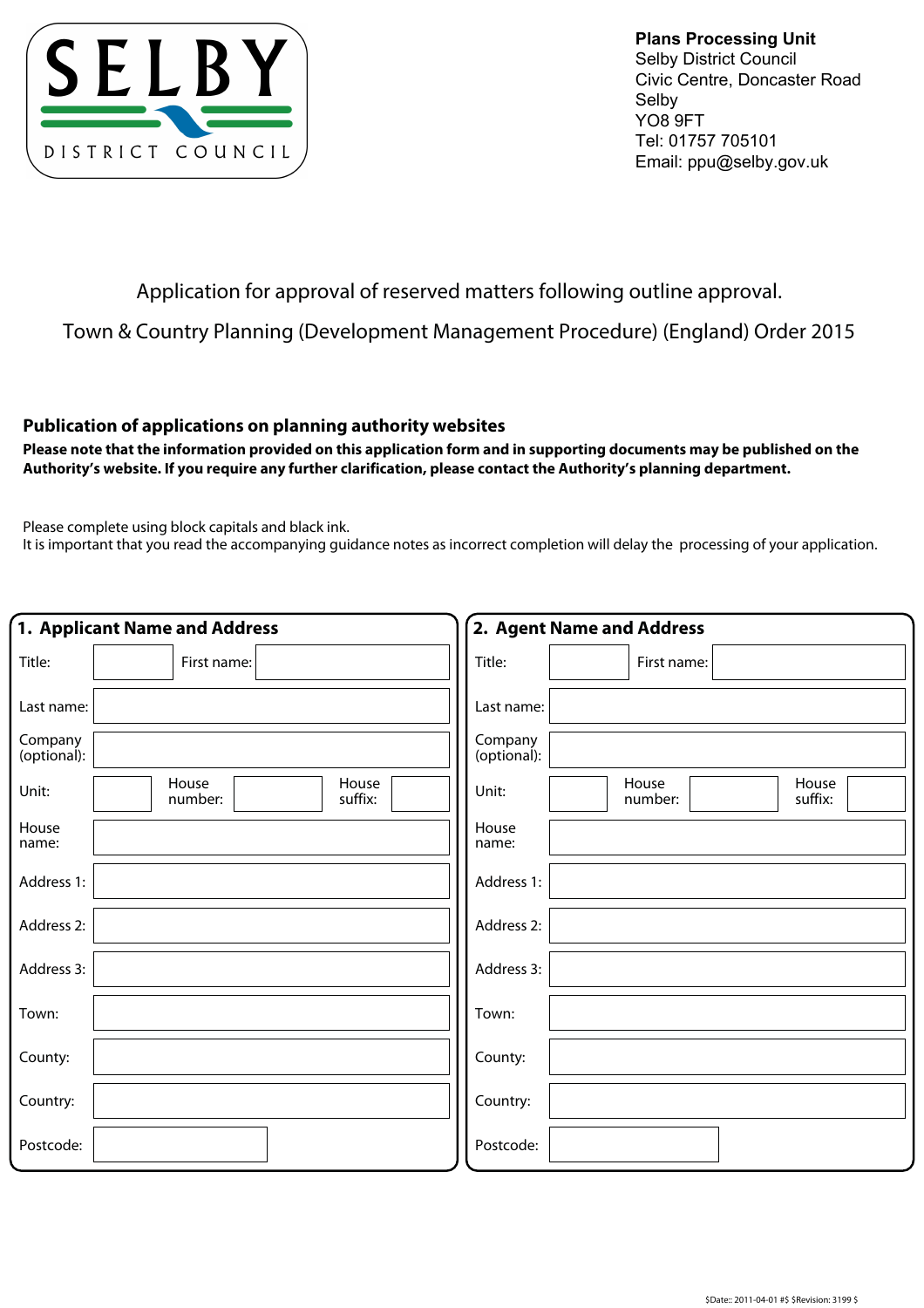| <b>3. Site Address Details</b>                                                                                        | 4. Pre-application Advice                                                                                                                |  |  |  |  |  |
|-----------------------------------------------------------------------------------------------------------------------|------------------------------------------------------------------------------------------------------------------------------------------|--|--|--|--|--|
| Please provide the full postal address of the application site.                                                       | Has assistance or prior advice been sought from the local                                                                                |  |  |  |  |  |
| House<br>House<br>Unit:<br>suffix:<br>number:                                                                         | authority about this application?<br>Yes<br>No                                                                                           |  |  |  |  |  |
| House<br>name:                                                                                                        | If Yes, please complete the following information about the advice<br>you were given. (This will help the authority to deal with this    |  |  |  |  |  |
| Address 1:                                                                                                            | application more efficiently).<br>Please tick if the full contact details are not                                                        |  |  |  |  |  |
| Address 2:                                                                                                            | known, and then complete as much as possible:                                                                                            |  |  |  |  |  |
| Address 3:                                                                                                            | Officer name:                                                                                                                            |  |  |  |  |  |
| Town:                                                                                                                 | Reference:                                                                                                                               |  |  |  |  |  |
| County:                                                                                                               |                                                                                                                                          |  |  |  |  |  |
| Postcode<br>(optional):                                                                                               | Date (DD/MM/YYYY):                                                                                                                       |  |  |  |  |  |
| Description of location or a grid reference.<br>(must be completed if postcode is not known):                         | (must be pre-application submission)                                                                                                     |  |  |  |  |  |
| Northing:<br>Easting:                                                                                                 | Details of pre-application advice received?                                                                                              |  |  |  |  |  |
| Description:                                                                                                          |                                                                                                                                          |  |  |  |  |  |
|                                                                                                                       |                                                                                                                                          |  |  |  |  |  |
|                                                                                                                       |                                                                                                                                          |  |  |  |  |  |
|                                                                                                                       |                                                                                                                                          |  |  |  |  |  |
|                                                                                                                       |                                                                                                                                          |  |  |  |  |  |
| 5. Development Description                                                                                            |                                                                                                                                          |  |  |  |  |  |
| Please indicate which reserved matter(s) you require to be determined under this application:                         |                                                                                                                                          |  |  |  |  |  |
| Access<br>Appearance                                                                                                  | Landscaping<br>Layout<br>Scale                                                                                                           |  |  |  |  |  |
| Please provide a description of the approved development as shown on the decision letter:                             |                                                                                                                                          |  |  |  |  |  |
|                                                                                                                       |                                                                                                                                          |  |  |  |  |  |
|                                                                                                                       |                                                                                                                                          |  |  |  |  |  |
|                                                                                                                       |                                                                                                                                          |  |  |  |  |  |
|                                                                                                                       |                                                                                                                                          |  |  |  |  |  |
| Reference number:                                                                                                     | (date must be pre-application<br>Date of decision:<br>submission) (DD/MM/YYYY)                                                           |  |  |  |  |  |
|                                                                                                                       | Please provide a description of the reserved matters for which you are seeking consent. Please state if the outline planning application |  |  |  |  |  |
|                                                                                                                       | was an environment impact assessment application and, if so, confirm that an environmental statement was submitted to the planning       |  |  |  |  |  |
| authority at that time.                                                                                               |                                                                                                                                          |  |  |  |  |  |
|                                                                                                                       |                                                                                                                                          |  |  |  |  |  |
|                                                                                                                       |                                                                                                                                          |  |  |  |  |  |
| Has the development already started?                                                                                  | Yes<br>No                                                                                                                                |  |  |  |  |  |
| If Yes, please state when the development was started (DD/MM/YYYY):                                                   | (date must be pre-application<br>submission)                                                                                             |  |  |  |  |  |
| Has the work been completed?                                                                                          | Yes<br>No                                                                                                                                |  |  |  |  |  |
| (date must be pre-application<br>If Yes, please state when the development was completed (DD/MM/YYYY):<br>submission) |                                                                                                                                          |  |  |  |  |  |
| 6. Authority Employee / Member                                                                                        |                                                                                                                                          |  |  |  |  |  |
| With respect to the Authority, I am: (a) a member of staff                                                            | Do any of these statements apply to you?<br>Yes<br>lNo                                                                                   |  |  |  |  |  |
| (b) an elected member<br>(c) related to a member of staff                                                             |                                                                                                                                          |  |  |  |  |  |
| (d) related to an elected member                                                                                      |                                                                                                                                          |  |  |  |  |  |
| If Yes, please provide details of the name, relationship and role                                                     |                                                                                                                                          |  |  |  |  |  |
|                                                                                                                       |                                                                                                                                          |  |  |  |  |  |
|                                                                                                                       |                                                                                                                                          |  |  |  |  |  |
|                                                                                                                       |                                                                                                                                          |  |  |  |  |  |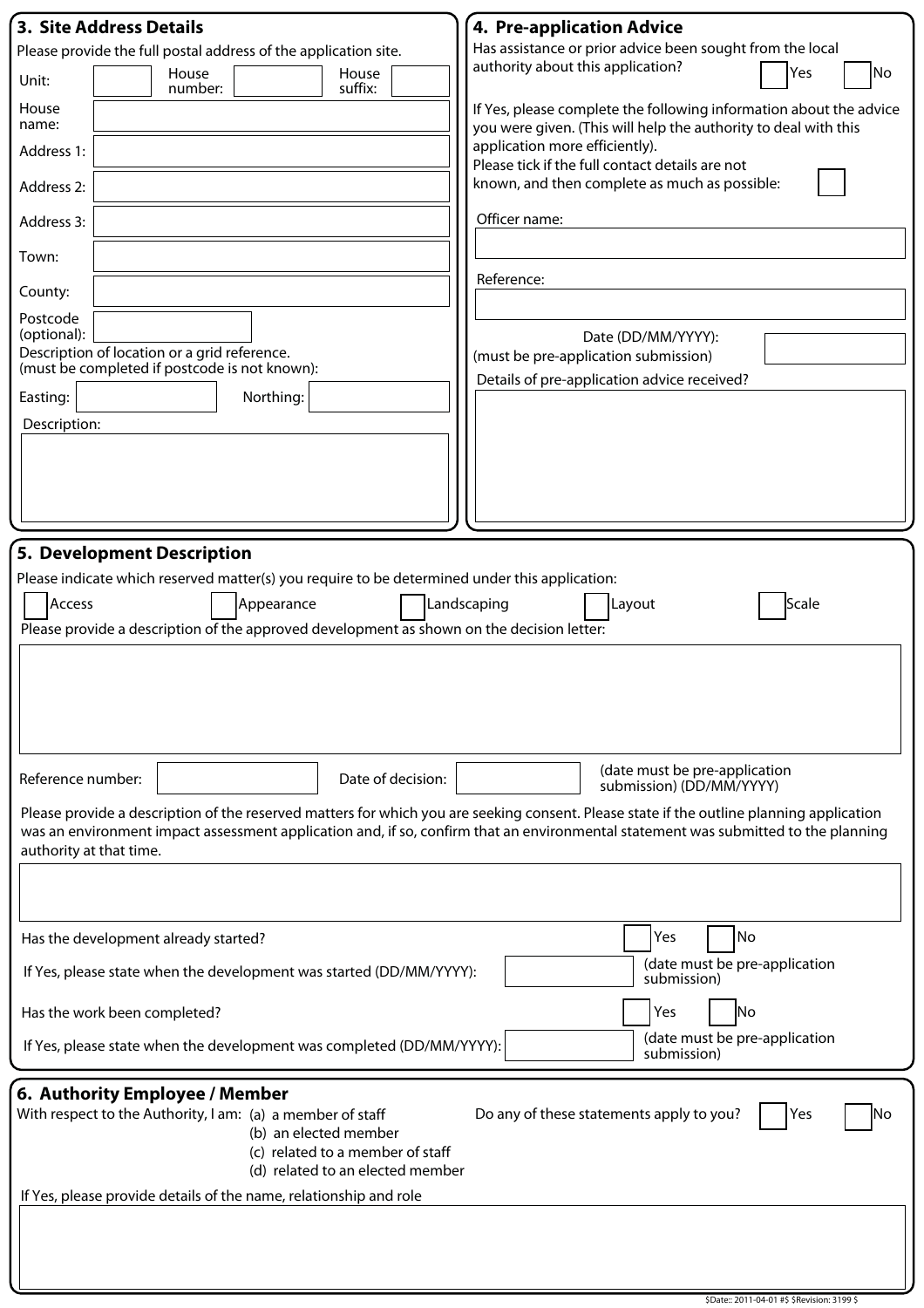# **7. Supporting Information**

Please provide the following information:

List of all relevant drawings, including reference numbers, that were approved as part of the original decision:

| Reference Number |  |
|------------------|--|
|                  |  |
|                  |  |
|                  |  |
|                  |  |
|                  |  |
|                  |  |
|                  |  |
|                  |  |
|                  |  |
|                  |  |
|                  |  |
|                  |  |
|                  |  |

List of drawing numbers submitted with this application for approval:

| <b>Drawing Number</b> |  |  |  |
|-----------------------|--|--|--|
|                       |  |  |  |
|                       |  |  |  |
|                       |  |  |  |
|                       |  |  |  |
|                       |  |  |  |
|                       |  |  |  |

Reasons for any changes to the original drawings (if applicable):

## **8. Planning Application Requirements - Checklist**

Please read the following checklist to make sure you have sent all the information in support of your proposal. Failure to submit all information required will result in your application being deemed invalid. It will not be considered valid until all information required by the Local Planning Authority has been submitted.

| The original and 3 copies of a<br>completed and dated application form:                                                          | The correct fee:                                                                                                                                  |  |
|----------------------------------------------------------------------------------------------------------------------------------|---------------------------------------------------------------------------------------------------------------------------------------------------|--|
| The original and 3 copies of other plans<br>and drawings or information necessary to<br>describe the subject of the application: | The original and 3 copies of such plans and drawings<br>as are necessary to deal with the matters reserved<br>in the outline planning permission. |  |

#### **9. Declaration**

I/we hereby apply for planning permission/consent as described in this form and the accompanying plans/drawings and additional information.

Signed - Applicant: Or signed - Agent:

Date (DD/MM/YYYY):

(date cannot be pre-application)